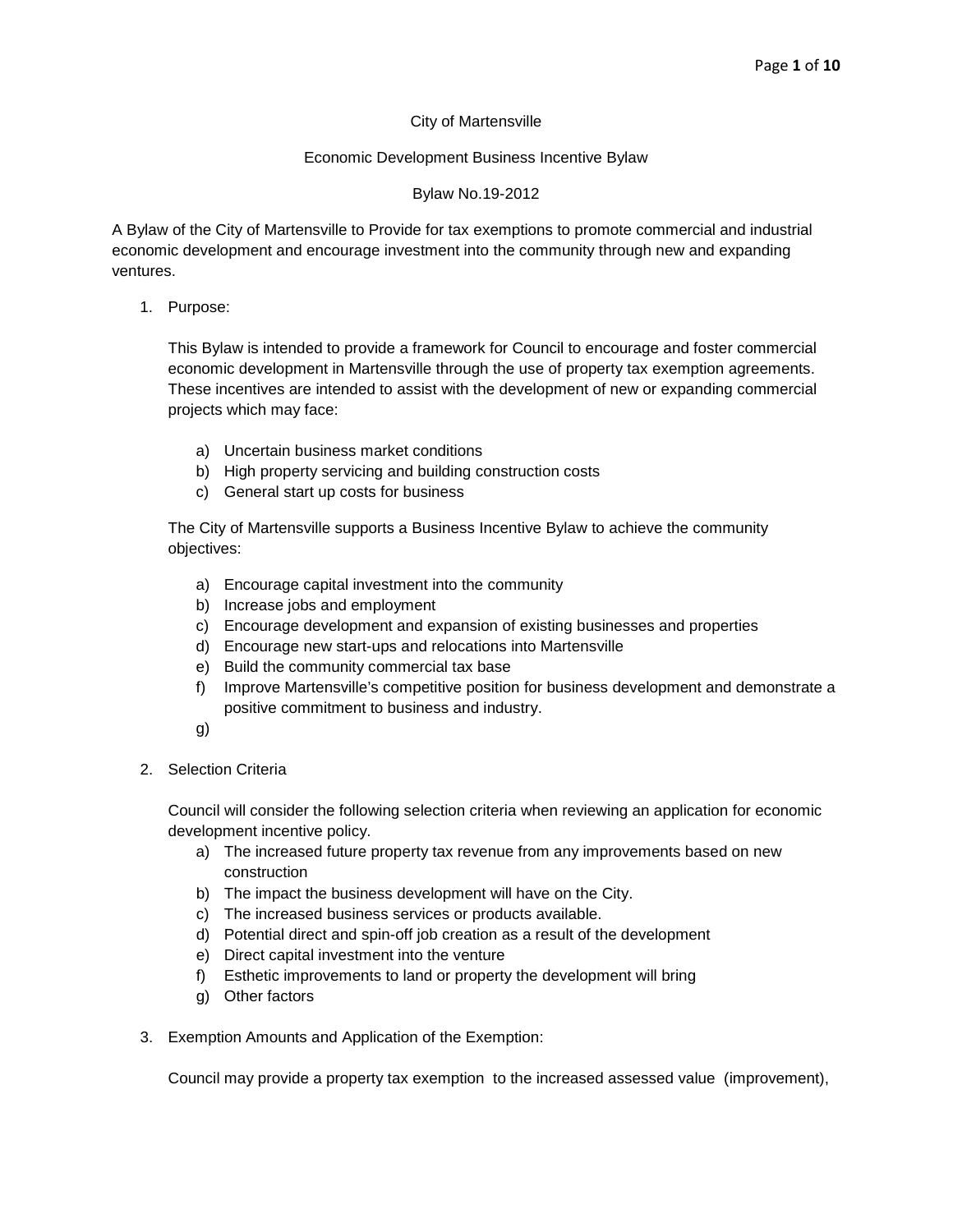based on new construction on bare land or expansion to an existing site based on the following business investment amounts:

| <b>Investment Amount</b> | <b>Exemption Term</b> |
|--------------------------|-----------------------|
|                          |                       |
| \$250,000 \$350,000      | One Year              |
| \$350,000 to \$500,000   | <b>Two Years</b>      |
| \$500,000 to \$750,000   | <b>Three Years</b>    |
| \$750,000 to \$1,000,000 | Four years            |
| More than \$1,000,000    | <b>Five Years</b>     |

### **Applications:**

- The exemption does not apply to the assessment of the land; base taxes remain applicable on land and any pre-existing buildings or improvements.

-The exemptions are applied once the expansion as a result of new construction is assessable and remain in effect providing the development proceeds within provided timeframes and for its intended use

- The exemption is not assignable or transferable to other parties without the City of Martensville's expressed written consent

-Council reserves the right to approve each incentive package individually and to customize incentives to any specific project.

-The City agrees that the exemption from levied taxes provided to the Developer by this Agreement, shall include school taxes pursuant to The Cities Act, Section 263 (5), (6), (7) and (8). -The applicant/developer agrees that the exemption from levied taxes, including school taxation, shall at all times be subject to the City having the statute authority to provide the exemption from levied taxes, without the City having to:

- a) make up the school tax revenue, or
- b) obtain the consent of the school board for the exemption.

- The cut-off date for exemptions is April 30<sup>th</sup> of each calendar year. Applications received and approved after that date will have their exemption amount applied in the following calendar year

### 4. Evaluation:

a) Application:

A person requesting an economic development tax incentive for a commercial development shall complete the application form attached as Appendix AA, providing the details of the venture.

b) Confidentiality:

The application form shall be confidential as it contains private business information, and shall not be disclosed to the public until appropriate. The information shall be used solely by Council to confirm that the application meets the intent of the bylaw.

### **For the application, Council will consider the following investments into the venture when appropriate:**

## Land purchase

Actual land purchase value will be considered when the construction of the venture begins within one calendar year of the developer's purchase and construction of the development to be finished within 2 years.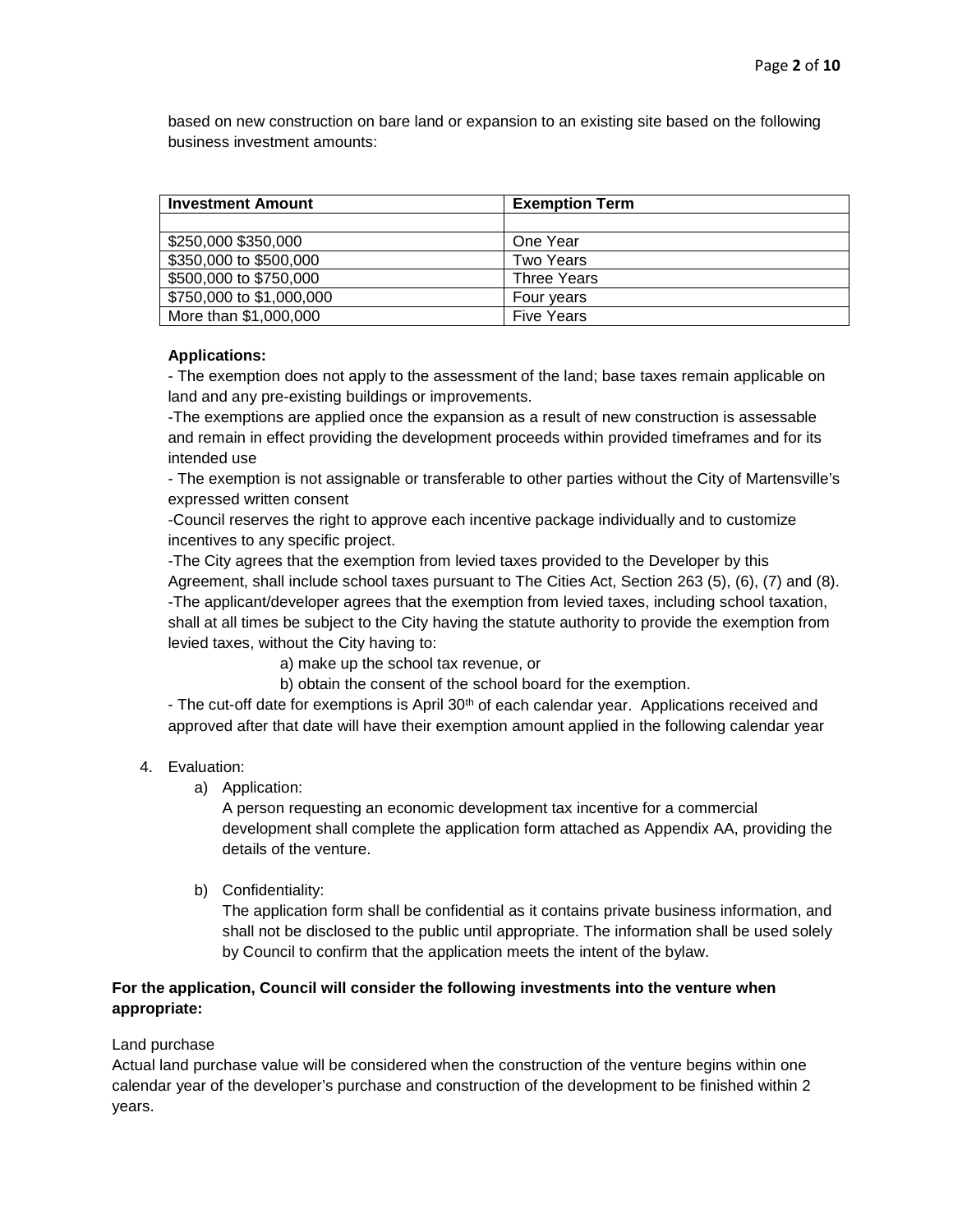c) Servicing

The applicant in completing the form shall list all site servicing work accompanied by acceptable written quotations from contractors or suppliers. Site Servicing costs shall include (where applicable)

- land survey

-fill dirt

-utility line construction for electricity, natural gas, telephone, water and sewer -service connections to utility lines or on site utilities such as septic tanks -construction of access streets, driveways and parking lots, including base gravel and paving

d) Building

The applicant should provide a list of all building construction work accompanied by acceptable written quotations from contractors and suppliers. These costs shall include: - foundation and floor

-material packages

-framing or building erection costs

-mechanical systems including plumbing, heating and electrical

-window and door packages

-roofing, soffits, facia, eavesthroughs

-interior finishing including painting, flooring, light fixtures

e) Fixed Equipment

The applicant shall list any unusual or specialized equipment that will be fixed within the development, specifically items that cannot be moved out of the building. The applicant may also provide other costs accompanied by acceptable written quotations from contractors or suppliers. This may include -manufacturing or processing equipment -compressors, generators, fire suppression equipment -built in commercial cooking equipment -franchise or licensing costs

## f) Estimated New Jobs to be Created

The applicant should provide an estimate of jobs being created directly through their venture, this should include full and part time employment as well as construction/trades jobs in the construction/expansion of the project.

g) Ineligible Costs GST and PST are not considered as eligible costs

### 5. Exclusions

Council will not normally consider providing an economic development tax exemption to the following situations:

Retroactive:

Applications for tax exemptions will not be approved on a retroactive basis after the applicant has paid for and received their building permits for the new commercial development. .

a) Existing Business

Tax exemptions will not normally be provided to:

-new owners of an existing business as the business is an established going concern -new businesses that are renting or leasing commercial space from a landlord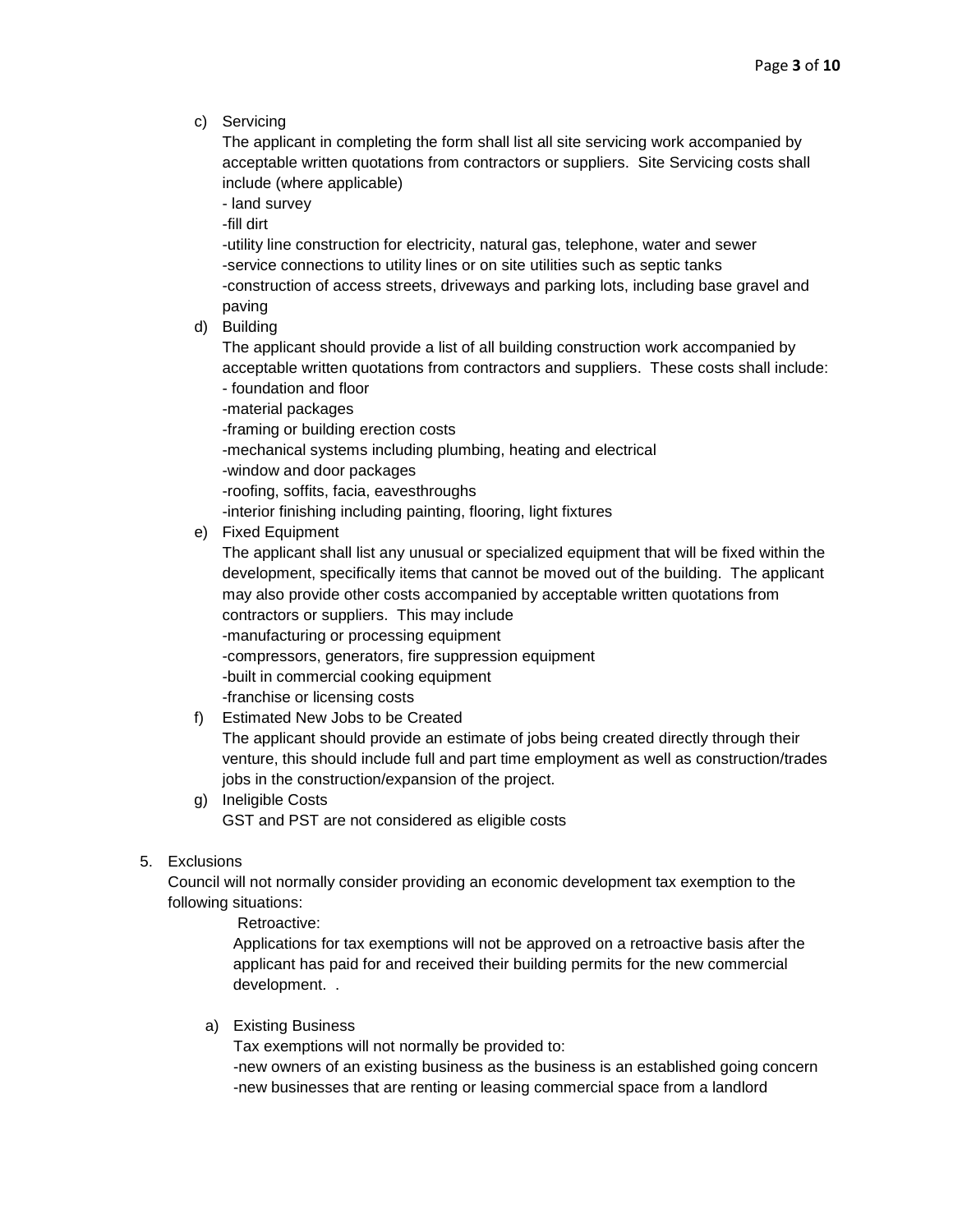- b) Home Based Business: Home based businesses will not be considered.for inclusion under the bylaw.
- c) Municipal Discretion Council may notwithstanding, provide such tax exemptions where it believes it is in the public interest and enhances the economic progress of the community. Council reserves the right to approve each exemption package individually and to customize to any specific project.

### 6. Agreement

An economic development tax exemption will be provided by agreement between the applicant and the City. . The applicant shall abide by all terms and conditions of the agreement in order to receive the incentive.

Exemptions will be applied only when the project or improvements are completed per the timeframes indicated in the application and the development remains for its intended use.

The applicant may be requested to verify final costs of the project. Adjustments to the exemption term will be adjusted to reflect final investment amounts into the project.

Economic Development tax exemptions may be rescinded or deferred:

- if the development does not get completed within specified timeframes
- the development changes from its intended use as noted in the application
- -the information provided in this application is fallacious or misleading

### 7. Authorization

The Mayor and City Manager are authorized to sign agreements as shown on Schedule AA and attached thereto, for the purpose of exempting those specified property parcels from taxation of the years indicated on said schedule.

#### 8. Repeal

The economic development tax exemption may be repealed or deferred at anytime with 30 days notice at council's discretion. Circumstances where tax exemption agreement may be repealed include but are not limited to:

- the applicant failing to complete their project or improvements as specified in the application or having an expired development permit

- the applicant not undertaking the business activity or providing services (intended use) as detailed in their application

-providing fallacious or misleading information in the application for an economic development tax exemption

- failure to comply with any of the terms specified in the application and subsequent agreement.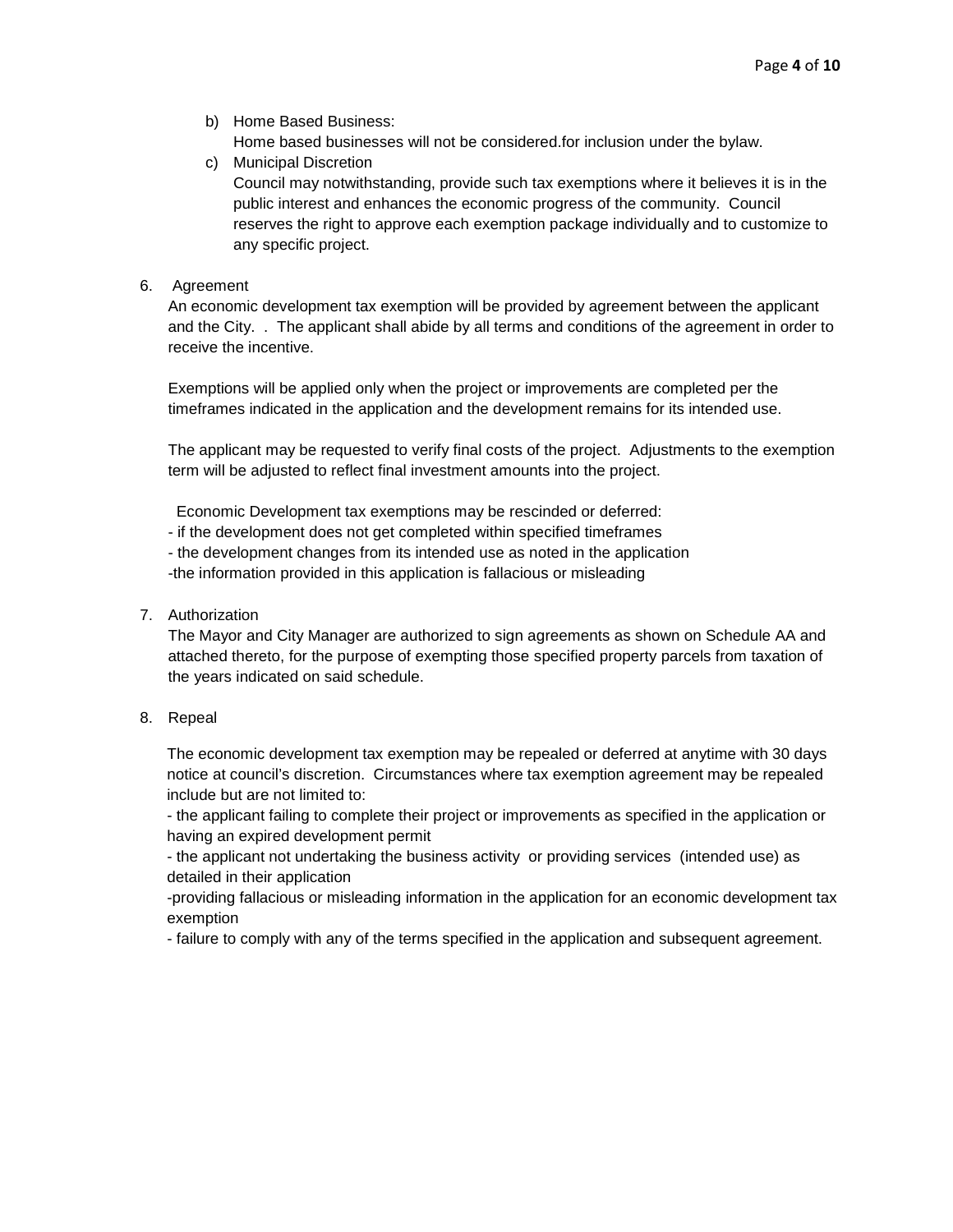9. Effective Date:

This Bylaw shall come into force and take effect on the date of final passage thereof.

Read a first time this 20<sup>th</sup> day of November, A.D. 2012

Read a second time this 20<sup>th</sup> day of November, A.D. 2012

Read a third time and adopted this 20<sup>th</sup> day of November, A.D. 2012

Date

Mayor

(CITY SEAL)

City Manager

\_\_\_\_\_\_\_\_\_\_\_\_\_\_\_\_\_\_\_\_\_\_\_\_\_\_\_\_\_\_\_\_\_\_\_

\_\_\_\_\_\_\_\_\_\_\_\_\_\_\_\_\_\_\_\_\_\_\_\_\_\_\_\_\_\_\_\_\_\_\_

\_\_\_\_\_\_\_\_\_\_\_\_\_\_\_\_\_\_\_\_\_\_\_\_\_\_\_\_\_\_\_\_\_\_\_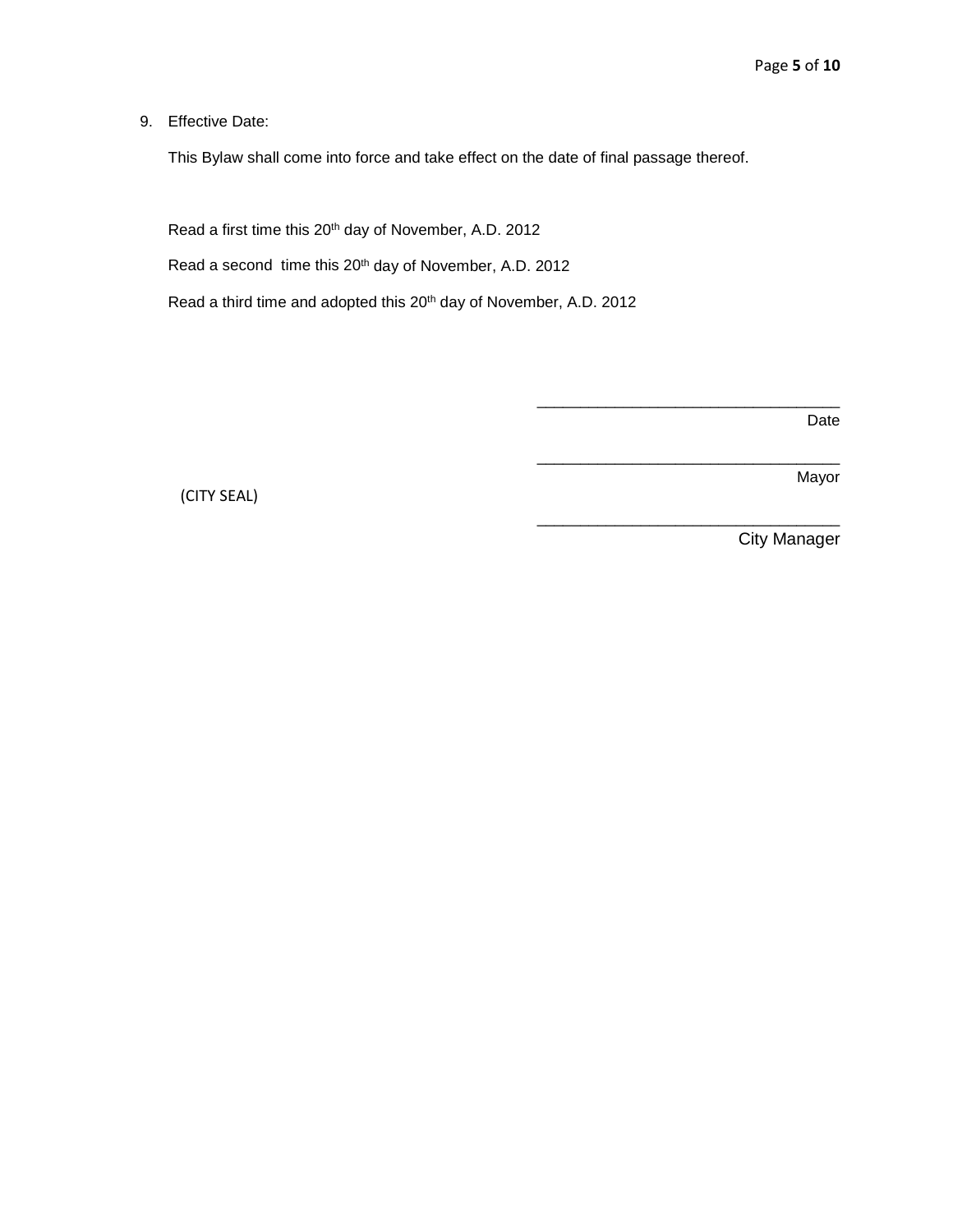# CITY OF MARTENSVILLE ECONOMIC DEVELOPMENT BUSINESS INCENTIVE APPLICATION

# BYLAW NO.19-2012

# **APPENDIX AA**

# *Application to Access Economic Development Business Incentive Bylaw*

Any business that wishes to access the Bylaw will be required to provide acknowledgement they are in receipt of the Bylaw and complete the following Application. This will outline the nature of the project. **Businesses are reminded that this is strictly the application for the Economic Development Tax Exemption and is subject to approval before any exemption is provided.**

### **Application Procedure:**

- 1. Receive the application from the City of Martensville and provide signature that you are in receipt of the bylaw and application and provide the form back to either the Community Economic Development Manager or the Planning Office.
- 2. Fill out the details on the application form. Please provide comprehensive information about the proposed development. Contractor quotes should accompany the application per the eligible costs section. Other information that will help evaluate the application such Drawings and renderings are encouraged to be provided.
- 3. Return the application form to the City of Martensville, to the attention of the Community/Economic Development Manager. The application will be checked and prepared for consideration by City Council.
- 4. City Council will consider the application and if approved the development will be included into the Business Incentive Bylaw.
- 5. Upon approval, an agreement between the Developer and the City of Martensville will be prepared and executed by both parties, putting in place the tax exemption for the development.

**Eligibility: the application should be submitted, evaluated and approved (via motion) by the City of Martensville prior to building permits being finalized (paid for and/or picked up) Developers who wish to receive their building permits prior to finalizing their application for the Business Incentive will waive their eligibility for the incentive.**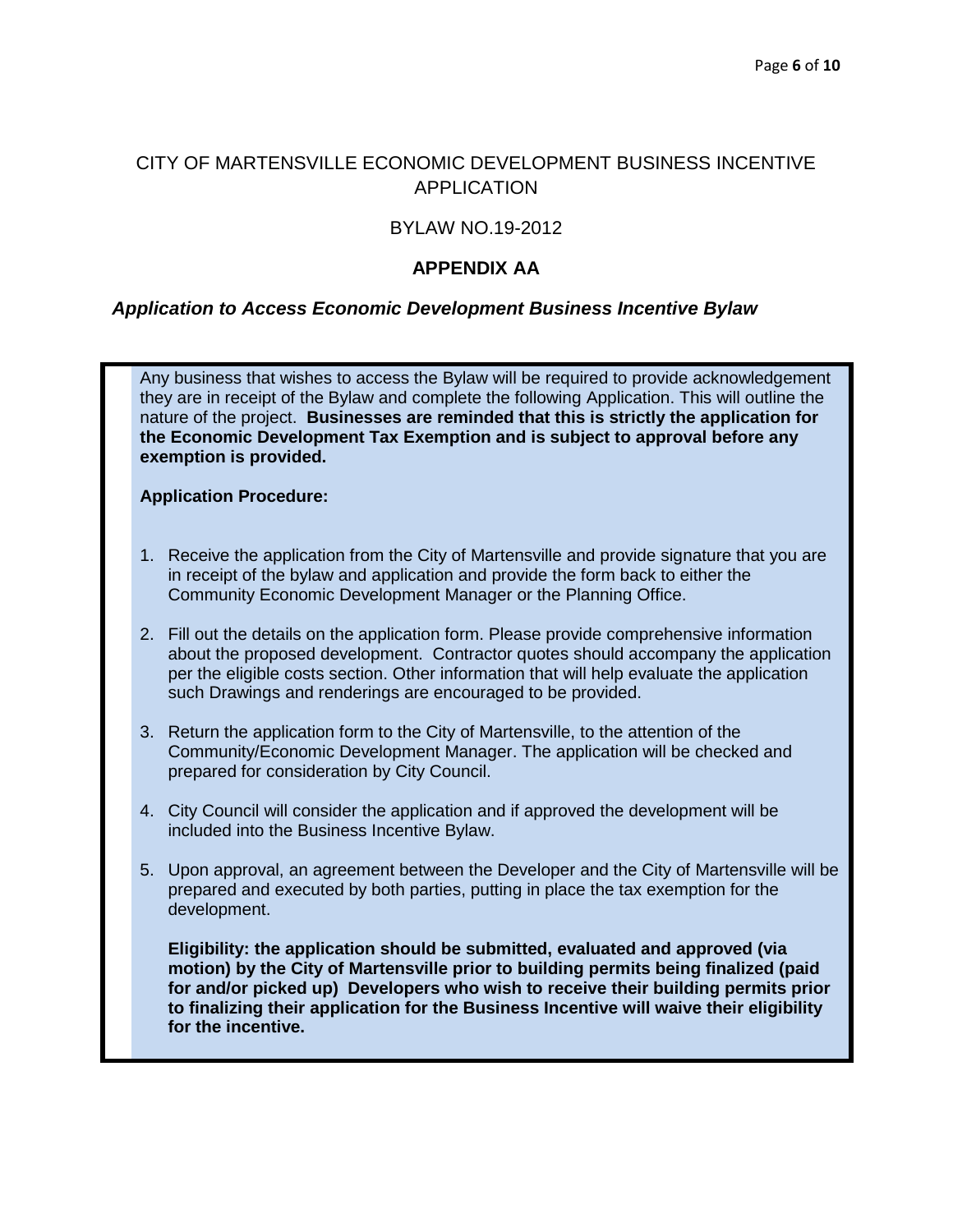| ***PLEASE PRINT***                                                                                                                                                                                                             |  |  |  |
|--------------------------------------------------------------------------------------------------------------------------------------------------------------------------------------------------------------------------------|--|--|--|
| Business Name: Discovery and the set of the set of the set of the set of the set of the set of the set of the set of the set of the set of the set of the set of the set of the set of the set of the set of the set of the se |  |  |  |
| <b>Business</b>                                                                                                                                                                                                                |  |  |  |
| Mailing                                                                                                                                                                                                                        |  |  |  |
|                                                                                                                                                                                                                                |  |  |  |
|                                                                                                                                                                                                                                |  |  |  |
|                                                                                                                                                                                                                                |  |  |  |
|                                                                                                                                                                                                                                |  |  |  |
|                                                                                                                                                                                                                                |  |  |  |
|                                                                                                                                                                                                                                |  |  |  |
|                                                                                                                                                                                                                                |  |  |  |

Intended Use: Please provide a brief description of the business/development you are proposing, what products or services will be delivered, what will the day to day activities consist of

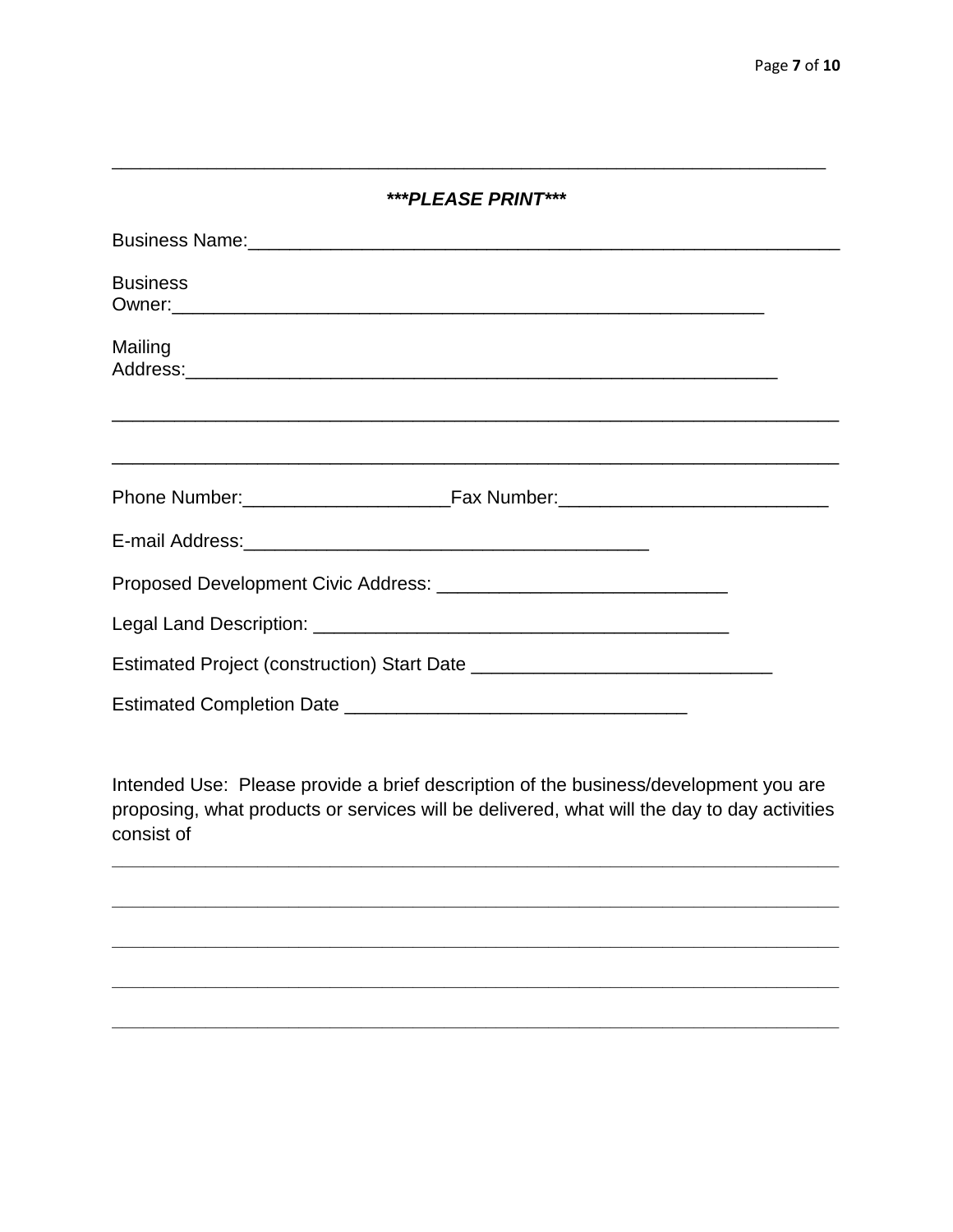LAND:

Land PurchaseValue and Date of purchase. \$ \_\_\_\_\_\_\_\_\_\_\_\_, Date: \_\_\_\_\_\_\_\_\_\_\_\_\_\_\_\_\_

Servicing Costs: List servicing costs with attached supplier/contractor quotes.

| \$             |
|----------------|
| $\mathbb S$    |
| \$             |
| $$$            |
| $\frac{1}{2}$  |
| $\mathfrak{S}$ |
| \$             |
|                |
| SUB-TOTAL \$   |

**IMPROVEMENTS:** 

Building: List construction costs associated with expansion with attached supplier/contractor quotes.

| \$                             |
|--------------------------------|
|                                |
| $\mathbb{S}$ $\qquad \qquad$   |
| $\mathbb{S}$                   |
| $\mathbb{S}$                   |
| $\sim$ \$                      |
| $\mathfrak s$                  |
| $\mathfrak{L}$                 |
| \$                             |
| SUB TOTAL \$ _________________ |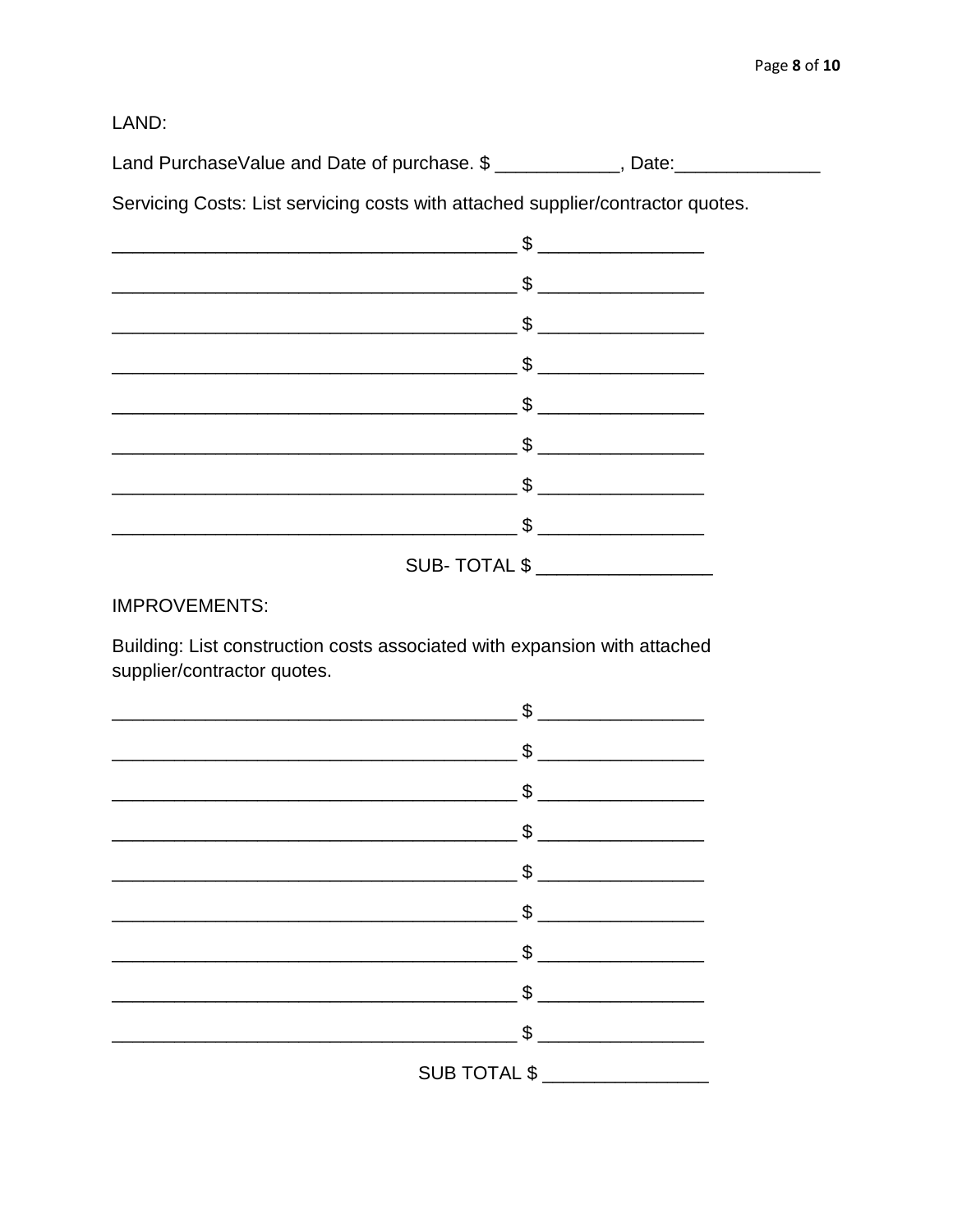| \$                                                      |
|---------------------------------------------------------|
| \$                                                      |
| \$                                                      |
| $\mathfrak{L}$<br><u> 1990 - Jan Barbara III, martx</u> |
| \$                                                      |
| \$                                                      |
| \$                                                      |
| \$                                                      |
| <b>SUB TOTAL \$</b>                                     |

Equipment: List fixed equipment/ other special costs with attached quotes.

BUSINESS DEVELOPMENT COSTS GRAND TOTAL \$

ESTIMATED NEW JOBS TO BE CREATED

Construction Jobs\_\_\_\_\_\_\_\_\_\_\_\_\_\_

Full time Jobs\_\_\_\_\_\_\_\_\_\_\_\_\_

Part time Jobs\_\_\_\_\_\_\_\_\_\_\_\_\_\_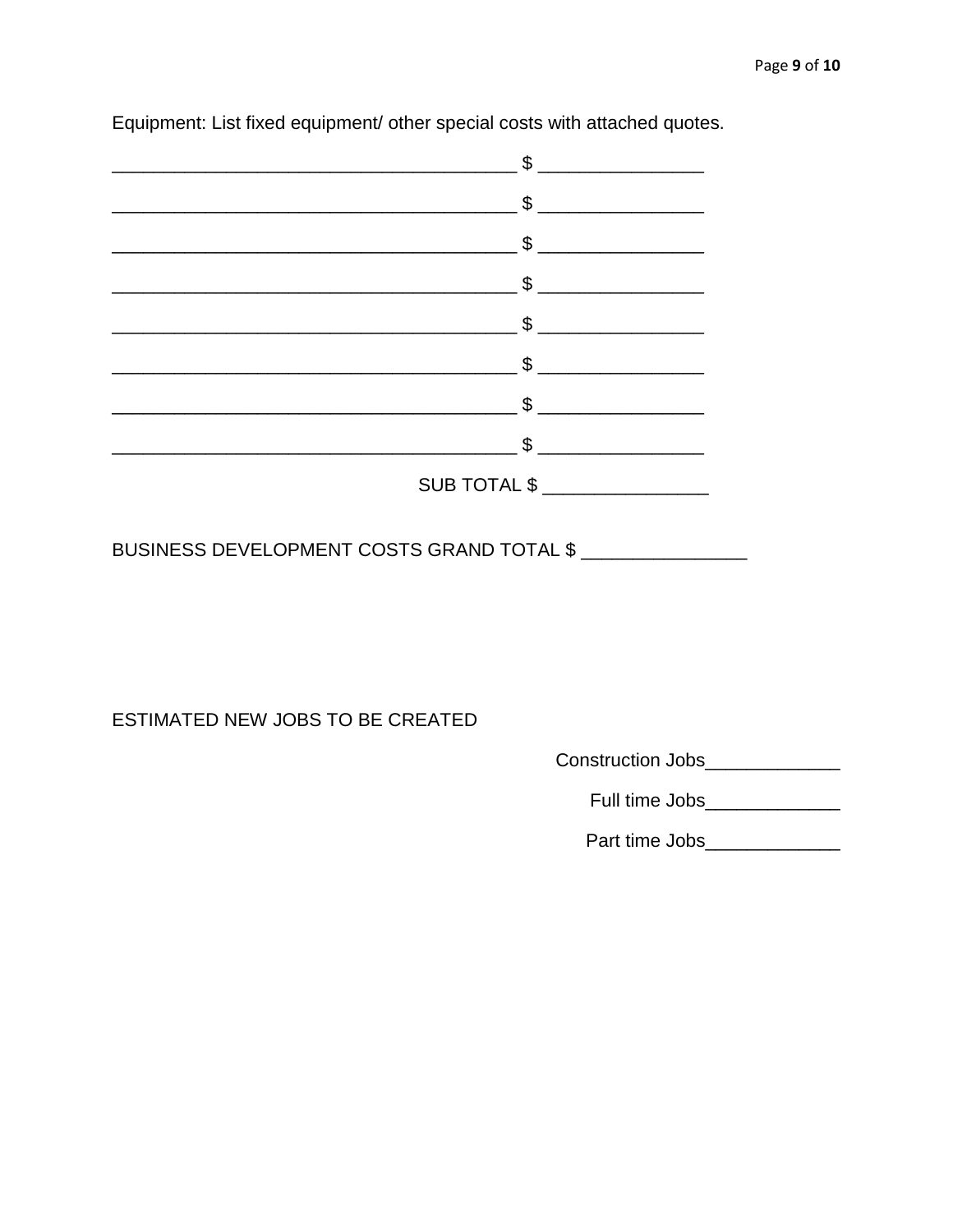## **Declaration of Applicant**

I, \_\_\_\_\_\_\_\_\_\_\_\_\_\_\_\_\_\_\_\_\_\_\_\_\_\_\_\_\_\_\_\_\_\_\_of the\_\_\_\_\_\_\_\_\_\_\_\_\_\_\_\_\_\_\_\_\_\_\_\_\_\_\_\_\_\_\_\_\_

(Name of Applicant – Please Print) (Municipality) in the Province of Saskatchewan, solemnly declare that all the above statements contained within the Application are true, and I make this solemn declaration conscientiously believing it to be true, knowing that it is the same force and effect as if made under oath, and by virtue of "The Canada Evidence Act".

I certify that the above information is true and accurate to the best of my knowledge. I understand that knowingly providing false information will nullify and void any Economic Development Tax Incentive Agreement.

Date: \_\_\_\_\_\_\_\_\_\_\_\_\_\_\_\_\_\_\_\_\_\_\_\_\_\_\_\_\_\_\_\_\_\_\_Signed: \_\_\_\_\_\_\_\_\_\_\_\_\_\_\_\_\_\_\_\_\_\_\_\_\_\_\_\_\_\_\_

Witness:\_\_\_\_\_\_\_\_\_\_\_\_\_\_\_\_\_\_\_\_\_\_\_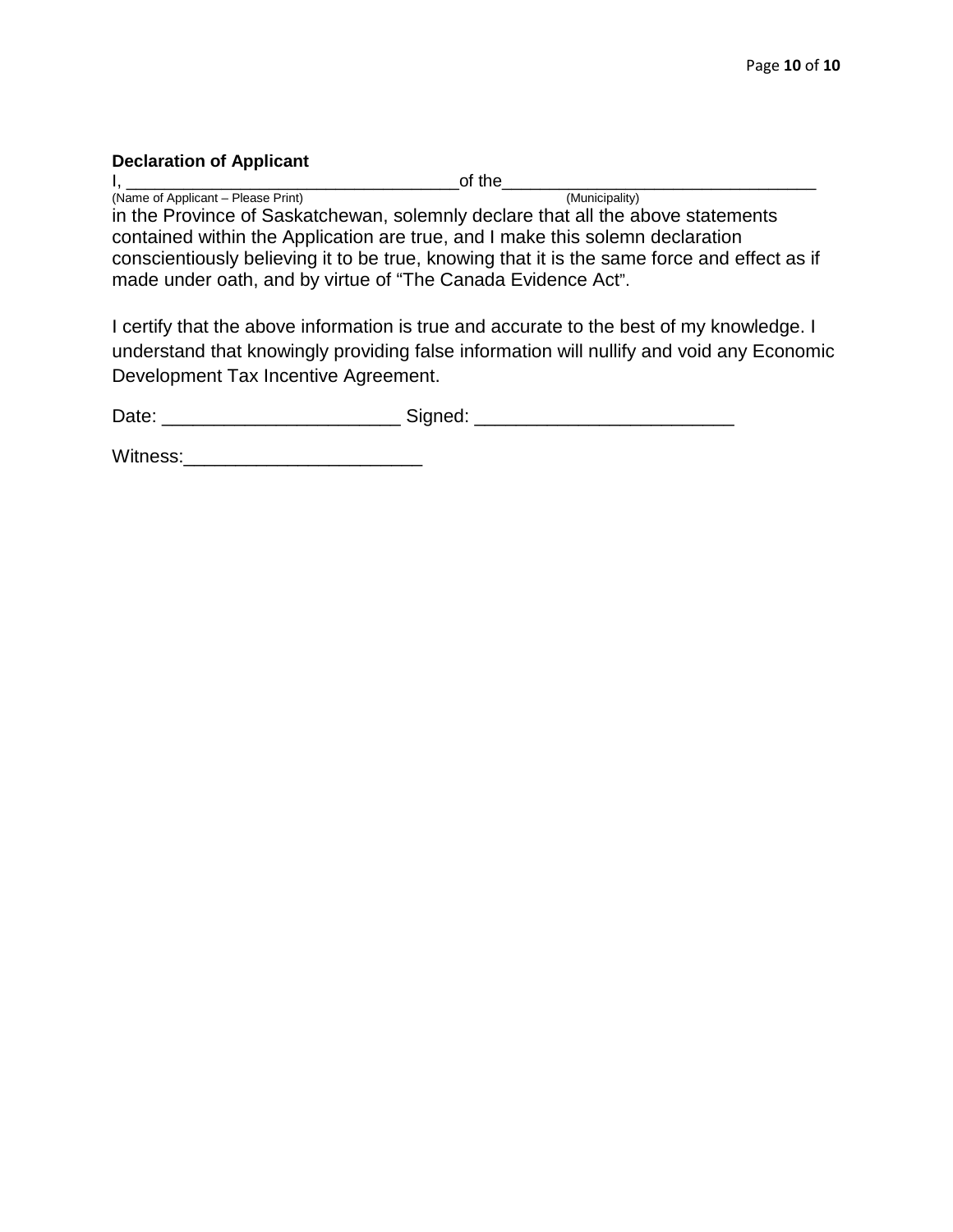# A BYLAW OF THE CITY OF MARTENSVILLE TO AMEND THE ECONOMIC DEVELOPMENT TAX EXEMPTION BYLAW

The Council of the City of Martensville in the Province of Saskatchewan, pursuant to Section 262 (4) of *The Cities Act* enacts as follows:

- 1. The Economic Development Tax Exemption Bylaw No. 19-2012 is amended by:
	- a) Deleting Schedule "A" and substituting Schedule "A" Economic Development Tax Exemption Agreements, as attached to and forming part of this Bylaw.
- 2. Bylaw No. 24-2013 is hereby repealed.
- 3. This Bylaw shall come into effect upon final passage of Council.

Read a first time this 15th day of April, 2014 Read a second time this 15<sup>th</sup> day of April, 2014 Read a third time and adopted this 15<sup>th</sup> day of April, 2014

MAYOR

CITY CLERK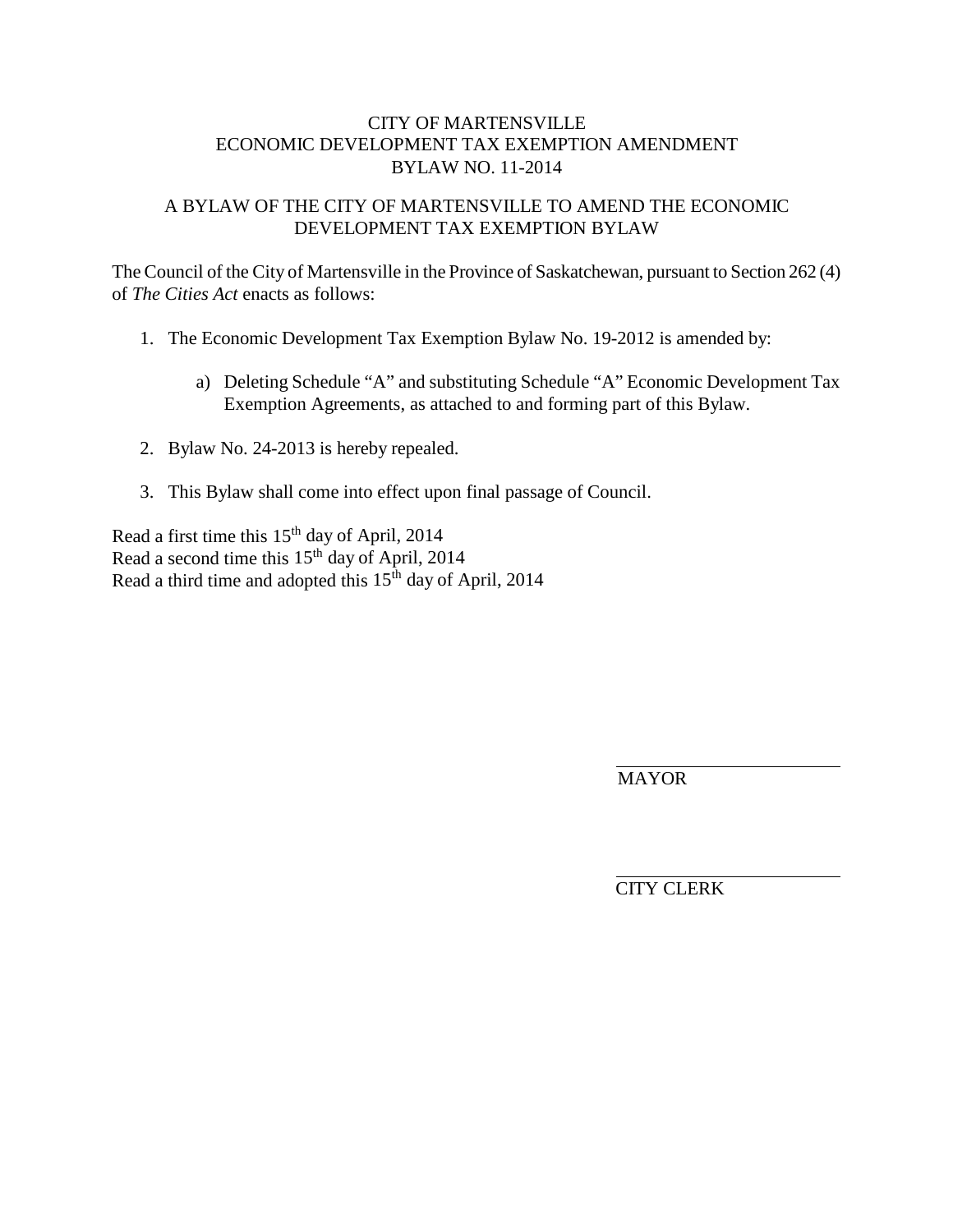# ECONOMIC DEVELOPMENT TAX EXEMPTION AGREEMENTS SCHEDULE "A"

- 1) ASSESSED OWNER: K & B Concrete TYPE OF BUSINESS: Contractor – Concrete Products, Building Materials CIVIC ADDRESS: 707 Centennial Drive North LEGAL DESCRIPTION: Block H, Plan 101649304  $YEAR(S):$  2010 – 2015
- 2) ASSESSED OWNER: Little Tree Nursery TYPE OF BUSINESS: Greenhouse and Tree Nursery CIVIC ADDRESS: 401 Centennial Drive North LEGAL DESCRIPTION: Lot 12, Block 43, Plan 101869432 YEAR(S):  $2011 - 2014$  inclusive
- 3) ASSESSED OWNER: Northern Sky Resources TYPE OF BUSINESS: CIVIC ADDRESS: Industrial Lease Space 801 9<sup>th</sup> Street North LEGAL DESCRIPTION: Lot 6, Block 26, Plan 01SA04571  $YEAR(S):$  2011 – 2015 inclusive
- 4) ASSESSED OWNER: Crystal Clear Developments (reassigned June 19<sup>th</sup>, 2012) TYPE OF BUSINESS: Commercial Lease Building CIVIC ADDRESS: 117 Centennial Drive North LEGAL DESCRIPTION: Lot 18, Block 17, Plan 63S16928  $YEAR(S):$  2011 – 2015 inclusive
- 5) ASSESSED OWNER: Martensville Dental Clinic TYPE OF BUSINESS: CIVIC ADDRESS: Dentist, Optometrist (Expansion Retrofit) 12 2<sup>nd</sup> Avenue South LEGAL DESCRIPTION: Parcel K, Plan 72S14140 YEAR(S): 2011-2015 inclusive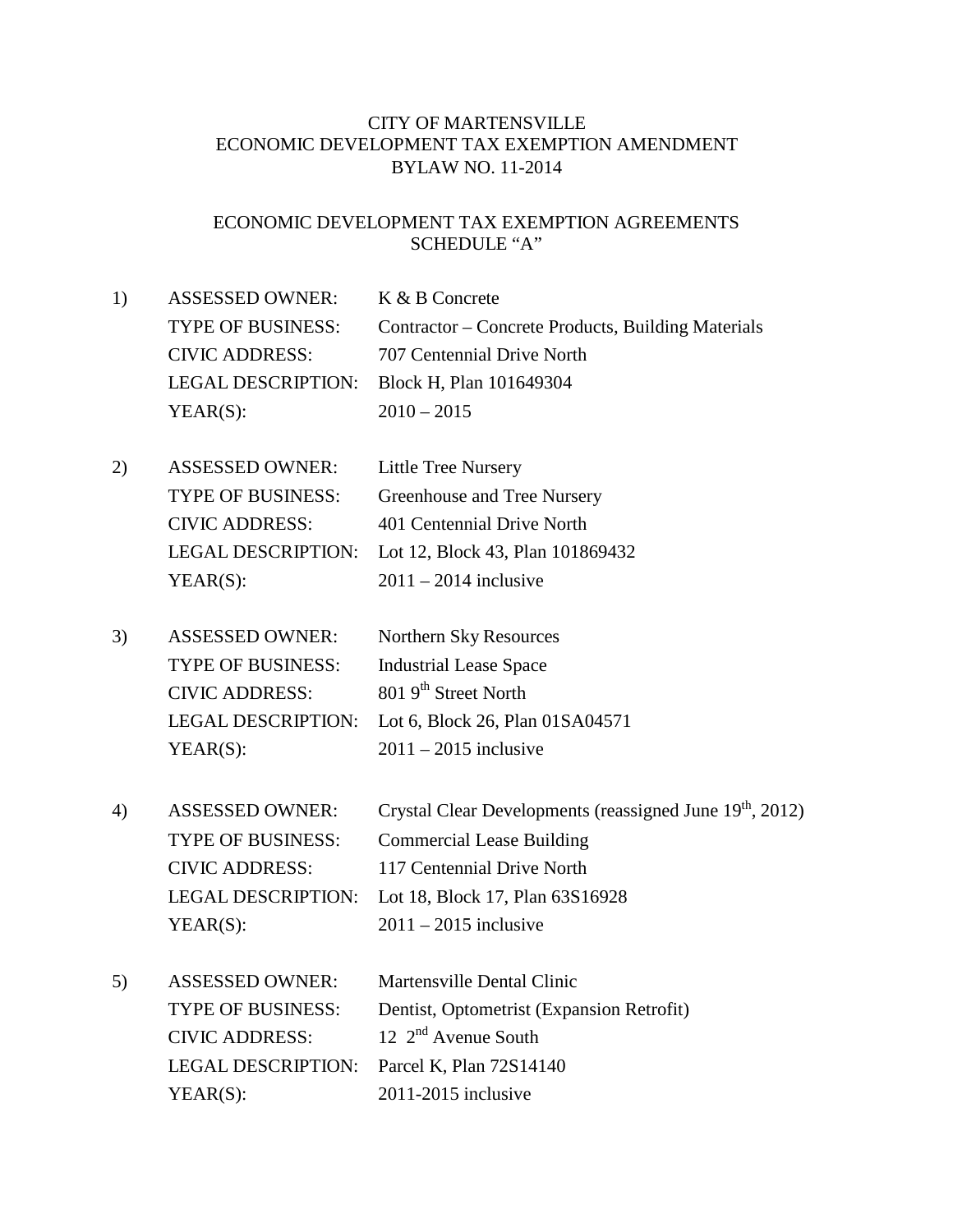- 6) ASSESSED OWNER: Tim Hortons TYPE OF BUSINESS: Fast Food Restaurant CIVIC ADDRESS: 30 Centennial Drive North LEGAL DESCRIPTION: Lot 1, Block 100, Plan 102000238 YEAR(S): 2012-2016 inclusive
- 7) ASSESSED OWNER: Sport & Import Automobiles Ltd. TYPE OF BUSINESS: Auto parts, detailing, glass, etc. CIVIC ADDRESS: 551-561 Centennial Drive North LEGAL DESCRIPTION: Lot 3 & 4, Block 43, Plan 101848619 YEAR(S): 2012-2015 inclusive
- 8) ASSESSED OWNER: Smokehaus Meats and Deli TYPE OF BUSINESS: Meat Shop and Deli CIVIC ADDRESS: 421 Centennial Drive North LEGAL DESCRIPTION: Lot 11, Block 43, Plan 101869432 YEAR(S): 2013-2015 inclusive (3 years)
- 9) ASSESSED OWNER: 101097796 Saskatchewan Ltd. (Daniel W. Elash & Colleen M. A. Elash) TYPE OF BUSINESS: Industrial Warehouse CIVIC ADDRESS: 810 9th Street North LEGAL DESCRIPTION: Lot 20, Block 201, Plan 01SA04571 YEAR(S): 2013-2018 (5 years)
- 10) ASSESSED OWNER: 1457414 Alberta Ltd. (Gator Propane Services Inc.) TYPE OF BUSINESS: Propane Distribution & Service CIVIC ADDRESS: 220 9<sup>th</sup> Street North LEGAL DESCRIPTION: Lot 8, Block 301, Plan 99SA21292 YEAR(S): 2013-2015 (2 years)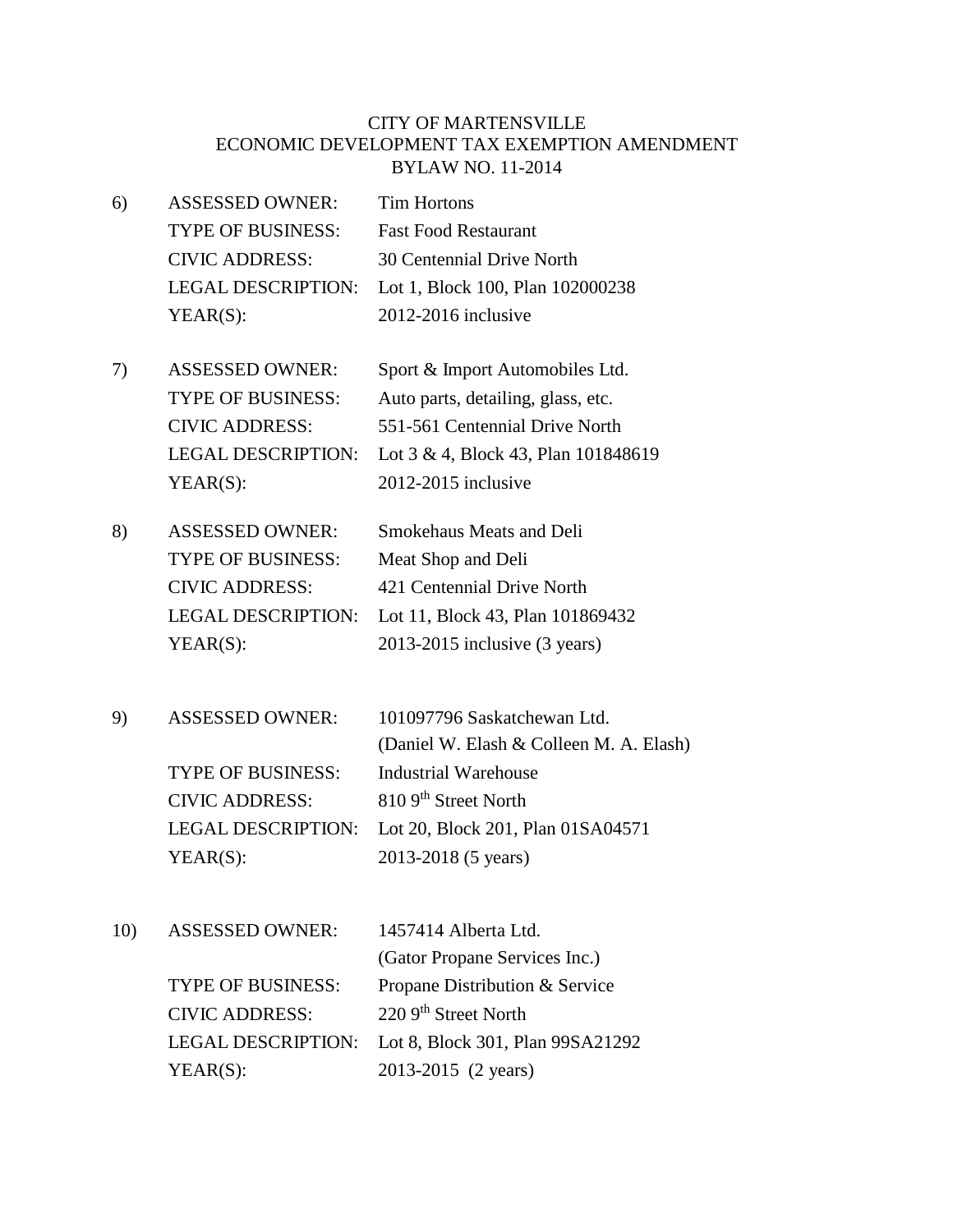- 11) ASSESSED OWNER: K & B Concrete Ltd. TYPE OF BUSINESS: Industrial Lease Building CIVIC ADDRESS: 907 – 911 Centennial Drive North LEGAL DESCRIPTION: Lots 5, 6, & 7, Block 4, Plan 88503377 YEAR(S): 2013-2017 (5 years)
- 12) ASSESSED OWNER: Saskatoon Co-operative Association Limited TYPE OF BUSINESS: Gas Bar, Convenience Store & Card Lock CIVIC ADDRESS: 200 Centennial Drive North LEGAL DESCRIPTION: Lot 8, Block 100, Plan 102112940 YEAR(S): 2014-2018 (5 years)
- 13) ASSESSED OWNER: Handy Man Rental Centre Ltd. TYPE OF BUSINESS: Industrial Lease Building CIVIC ADDRESS: 517 9th Street North LEGAL DESCRIPTION: Lots 9, Block 25, Plan 8135252 YEAR(S): 2014-2018 (5 years)
- 14) ASSESSED OWNER: FDG Developments Inc TYPE OF BUSINESS: Commercial Lease Building CIVIC ADDRESS: 721Centennial Drive South LEGAL DESCRIPTION: Lot 14, Block 30, Plan 102067736 YEAR(S): 2014-2018 (5 years)
- 15) ASSESSED OWNER: MMX Ventures Inc. TYPE OF BUSINESS: RV Mall Retail CIVIC ADDRESS: LEGAL DESCRIPTION: Proposed Lot 10 Block 100 YEAR(S): 2014-2018 (5 years)